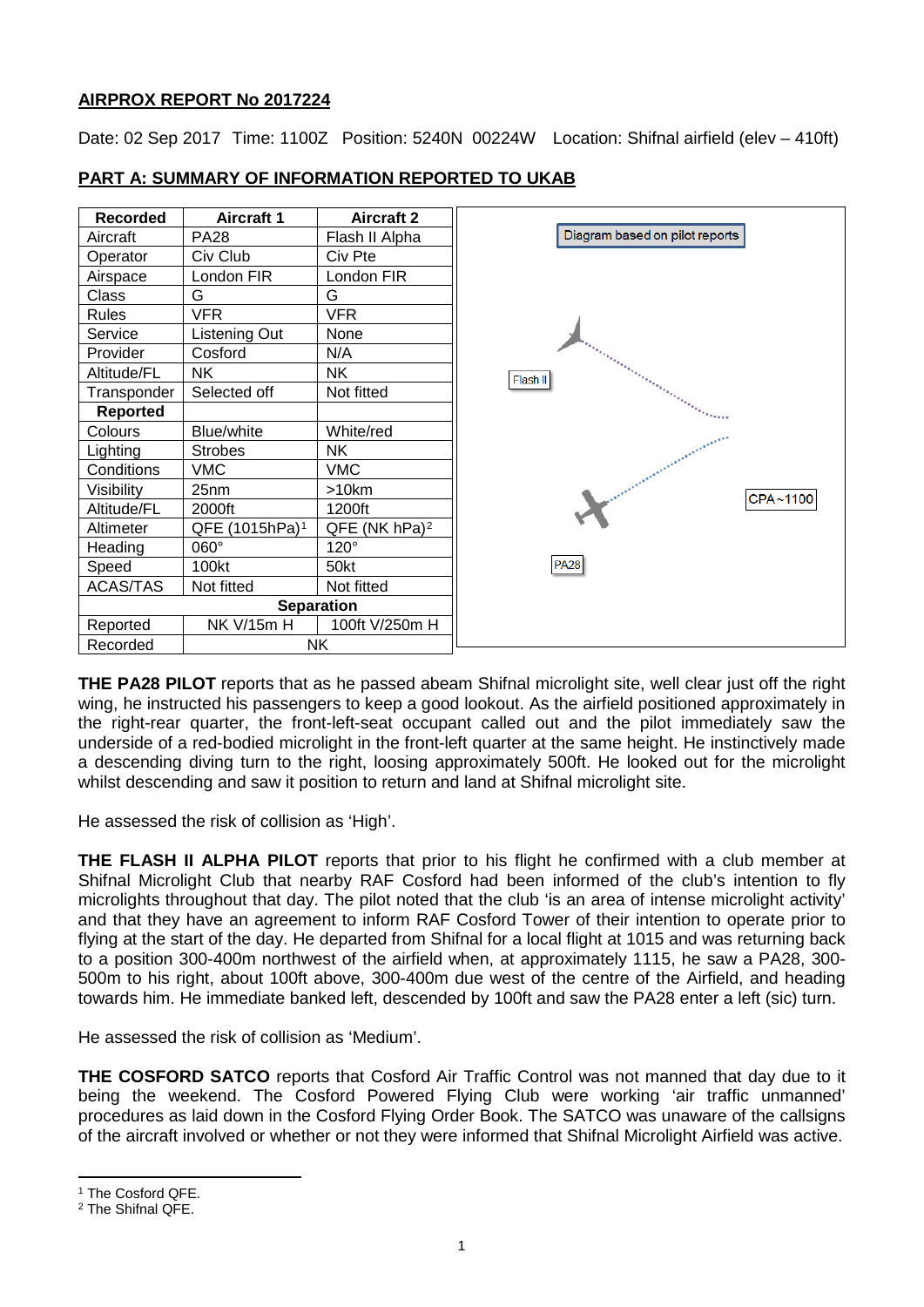### **Factual Background**

The weather at Birmingham was recorded as follows:

METAR EGBB 021120Z VRB01KT 9999 SCT033 17/09 Q1022= METAR EGBB 021050Z VRB03KT 9999 FEW025 SCT034 16/10 Q1022=

#### **Analysis and Investigation**

#### **UKAB Secretariat**

The PA28 and Flash II pilots shared an equal responsibility for collision avoidance and not to operate in such proximity to other aircraft as to create a collision hazard<sup>[3](#page-1-0)</sup>. An aircraft operated on or in the vicinity of an aerodrome shall conform with or avoid the pattern of traffic formed by other aircraft in operation<sup>[4](#page-1-1)</sup>.

Neither aircraft appeared as either a primary or secondary return on NATS area radar.

#### **Summary**

An Airprox was reported when a PA28 and a Flash II flew into proximity at 1100 on Saturday  $2^{nd}$ September 2017. Both pilots were operating under VFR in VMC, the PA28 pilot listening out on Cosford Tower frequency and the Flash II pilot not in receipt of a Service.

### **PART B: SUMMARY OF THE BOARD'S DISCUSSIONS**

Information available consisted of reports from both pilots.

Members first discussed the pilots' actions and noted that the PA28 pilot appeared to be in the vicinity of the Shifnal visual circuit. Members agreed that his reported altitude of 2000ft agl was most likely based on his setting of the Cosford QFE. With Cosford airfield elevation of 271ft and Shifnal airfield elevation of approximately 410ft, the PA28 pilot was probably at a height of about 1850ft above Shifnal. As such, it appeared that he was clear of the microlight circuit although some members thought that he would have been better served by remaining further clear of the area, at least laterally. The Flash II pilot reported being at a height of 1200ft, which would have placed him some 650ft below the PA28. Members discussed the disparity in reported height at some length and in the absence of Mode C, S or GPS log information were unable to reach a definitive conclusion. However, members noted that both pilots agreed that they were effectively co-altitude at CPA and so it was clear that the 2 aircraft had been in closer proximity vertically than the reported heights suggested. It was agreed that pilots should pay particular attention to effective and robust lookout when in the vicinity of a known airfield.

Given the disparity between each pilot's reported minimum horizontal separations, and with no radar or ATC information available, some members wondered whether the PA28 pilot had seen a different aircraft to the Flash II. After further discussion it was noted that the PA28 had been able to describe the underside of the Flash II and had talked of instinctively making a descending diving turn at 250m separation. This matched the Flash II pilot's report (other than the direction of PA28 turn which may have been incorrectly reported) and indicated that it probably was the Flash II that the PA28 pilot had seen. Additionally, both pilots had reported the same time and location of the Airprox. The Flash II pilot's assessment of 15m separation indicated a very close encounter indeed and some members wondered if startle-factor may have influenced his assessment given that he had reported initially seeing the PA28 at a range of 500m to his right. That being said, the PA28 may have come close as it dived and turned away, the PA28 pilot simply not being able to make a judgement as to minimum separation because he was blind to the Flash II in the turn.

l

<span id="page-1-0"></span><sup>3</sup> SERA.3205 Proximity.

<span id="page-1-1"></span><sup>4</sup> SERA.3225 Operation on and in the Vicinity of an Aerodrome.